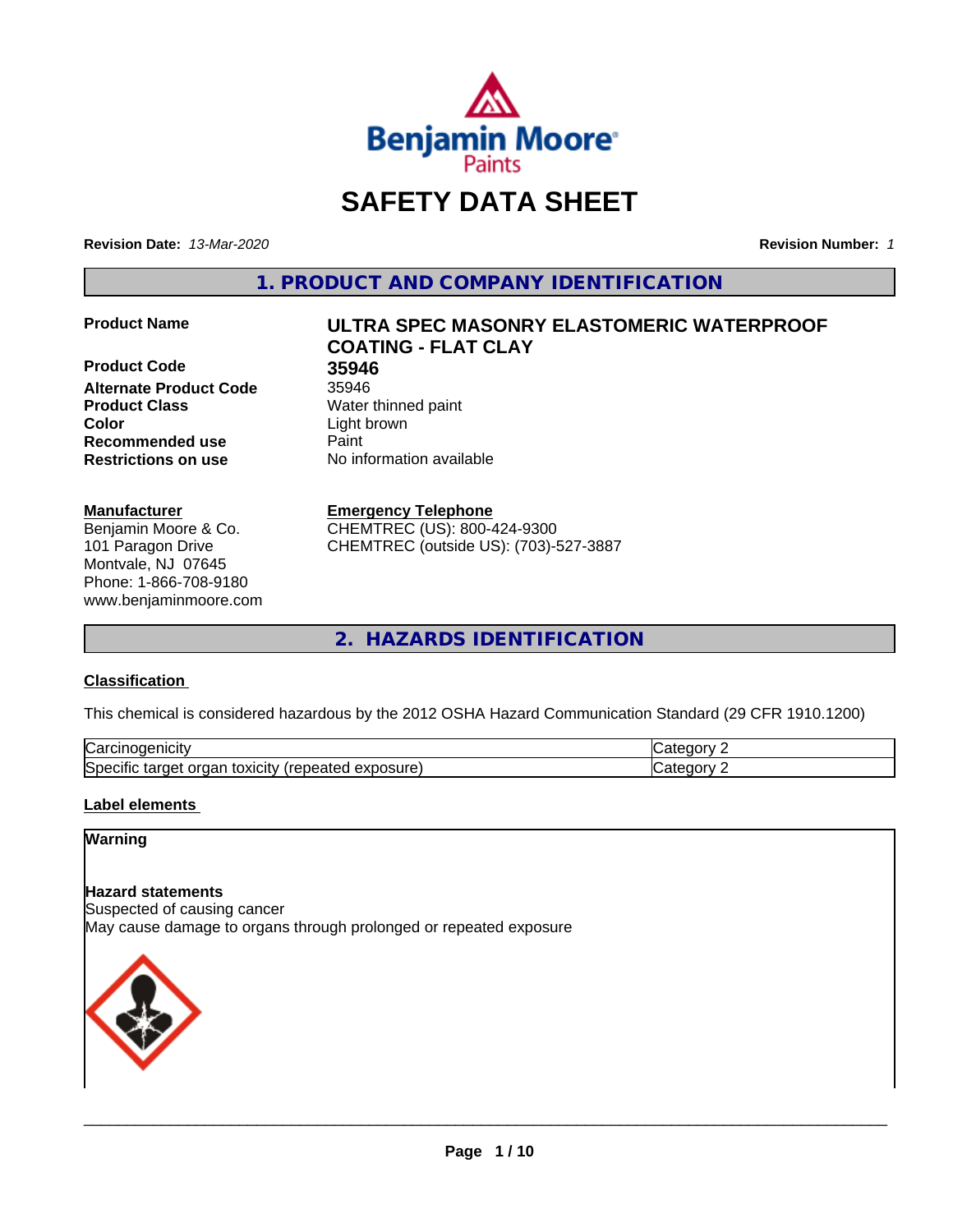#### **Appearance** liquid

**Odor** little or no odor

#### **Precautionary Statements - Prevention**

Obtain special instructions before use Do not handle until all safety precautions have been read and understood Use personal protective equipment as required Do not breathe dust/fume/gas/mist/vapors/spray

#### **Precautionary Statements - Response**

IF exposed or concerned: Get medical advice/attention

#### **Precautionary Statements - Storage**

Store locked up

#### **Precautionary Statements - Disposal**

Dispose of contents/container to an approved waste disposal plant

#### **Hazards not otherwise classified (HNOC)**

Not applicable

## **Other information**

No information available

## **3. COMPOSITION INFORMATION ON COMPONENTS**

\_\_\_\_\_\_\_\_\_\_\_\_\_\_\_\_\_\_\_\_\_\_\_\_\_\_\_\_\_\_\_\_\_\_\_\_\_\_\_\_\_\_\_\_\_\_\_\_\_\_\_\_\_\_\_\_\_\_\_\_\_\_\_\_\_\_\_\_\_\_\_\_\_\_\_\_\_\_\_\_\_\_\_\_\_\_\_\_\_\_\_\_\_

| <b>Chemical name</b> | CAS No.        | Weight-%    |
|----------------------|----------------|-------------|
| Nepheline syenite    | 37244-96-5     | $15 - 20$   |
| Titanium dioxide     | 13463-67-7     | $5 - 10$    |
| Ethylene glycol      | $107 - 21 - 1$ | - 5         |
| Silica, mica         | 12001-26-2     | - 5         |
| Zinc oxide           | 1314-13-2      | $0.5 - 7$   |
| Diphenyl ketone      | 119-61-9       | $0.1 - 0.5$ |

## **4. FIRST AID MEASURES**

| <b>General Advice</b> | For further assistance, contact your local Poison Control Center.                                                                                                                                                            |
|-----------------------|------------------------------------------------------------------------------------------------------------------------------------------------------------------------------------------------------------------------------|
| <b>Eye Contact</b>    | Rinse thoroughly with plenty of water for at least 15 minutes and consult a<br>physician.                                                                                                                                    |
| <b>Skin Contact</b>   | Wash off immediately with soap and plenty of water while removing all<br>contaminated clothes and shoes.                                                                                                                     |
| <b>Inhalation</b>     | Move to fresh air. If symptoms persist, call a physician.                                                                                                                                                                    |
| Ingestion             | Clean mouth with water and afterwards drink plenty of water. Call a POISON<br>CENTER or doctor/physician if exposed or you feel unwell. If large quantities of<br>this material are swallowed, call a physician immediately. |
| <b>Most Important</b> | None known.                                                                                                                                                                                                                  |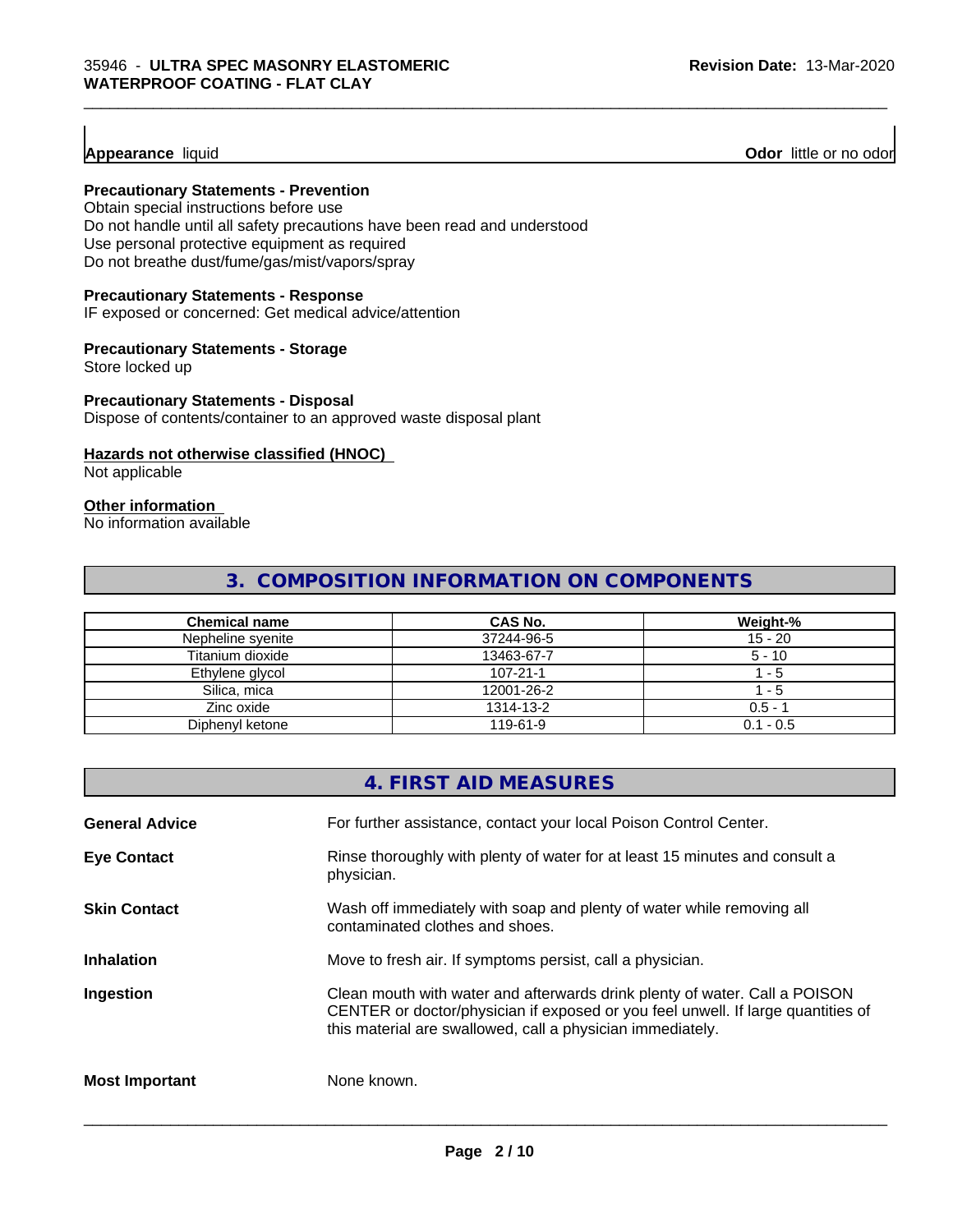| <b>Symptoms/Effects</b>                                                           |                                                                                                                                              |  |
|-----------------------------------------------------------------------------------|----------------------------------------------------------------------------------------------------------------------------------------------|--|
| <b>Notes To Physician</b><br>Treat symptomatically.                               |                                                                                                                                              |  |
|                                                                                   | 5. FIRE-FIGHTING MEASURES                                                                                                                    |  |
| <b>Suitable Extinguishing Media</b>                                               | Use extinguishing measures that are appropriate to local<br>circumstances and the surrounding environment.                                   |  |
| Protective equipment and precautions for firefighters                             | As in any fire, wear self-contained breathing apparatus<br>pressure-demand, MSHA/NIOSH (approved or equivalent)<br>and full protective gear. |  |
| <b>Specific Hazards Arising From The Chemical</b>                                 | Closed containers may rupture if exposed to fire or<br>extreme heat.                                                                         |  |
| Sensitivity to mechanical impact                                                  | No                                                                                                                                           |  |
| Sensitivity to static discharge                                                   | No                                                                                                                                           |  |
| <b>Flash Point Data</b><br>Flash point (°F)<br>Flash Point (°C)<br><b>Method</b>  | Not applicable<br>Not applicable<br>Not applicable                                                                                           |  |
| <b>Flammability Limits In Air</b>                                                 |                                                                                                                                              |  |
| Lower flammability limit:<br><b>Upper flammability limit:</b>                     | Not applicable<br>Not applicable                                                                                                             |  |
| Health: 1<br>Flammability: 0<br><b>NFPA</b>                                       | <b>Instability: 0</b><br><b>Special: Not Applicable</b>                                                                                      |  |
| <b>NFPA Legend</b><br>0 - Not Hazardous<br>1 - Slightly<br>2 - Moderate<br>o ⊔iah |                                                                                                                                              |  |

3 - High

4 - Severe

*The ratings assigned are only suggested ratings, the contractor/employer has ultimate responsibilities for NFPA ratings where this system is used.*

*Additional information regarding the NFPA rating system is available from the National Fire Protection Agency (NFPA) at www.nfpa.org.*

## **6. ACCIDENTAL RELEASE MEASURES**

| <b>Personal Precautions</b>      | Avoid contact with skin, eyes and clothing. Ensure adequate ventilation.                             |
|----------------------------------|------------------------------------------------------------------------------------------------------|
| <b>Other Information</b>         | Prevent further leakage or spillage if safe to do so.                                                |
| <b>Environmental precautions</b> | See Section 12 for additional Ecological Information.                                                |
| <b>Methods for Cleaning Up</b>   | Soak up with inert absorbent material. Sweep up and shovel into suitable<br>containers for disposal. |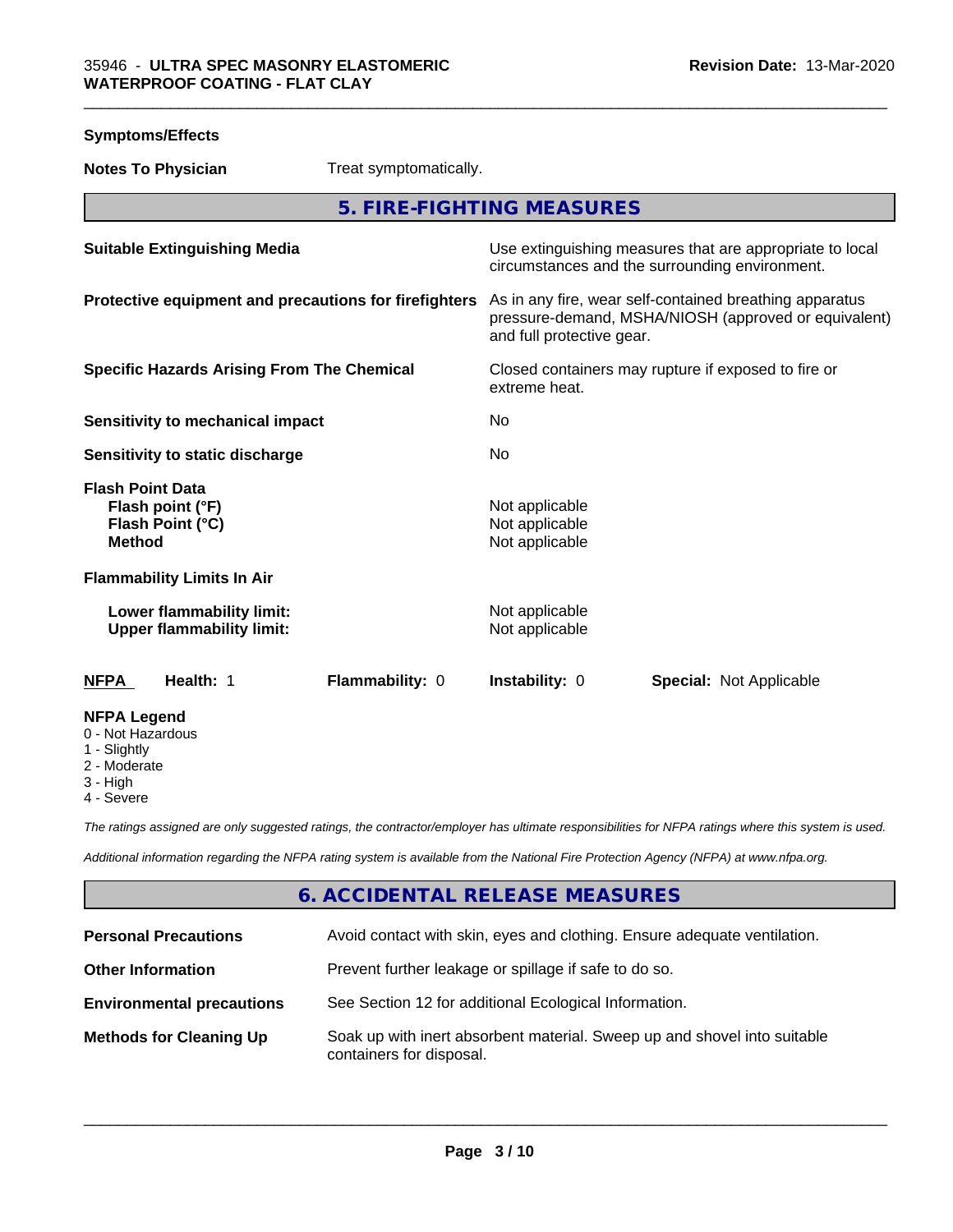## **7. HANDLING AND STORAGE**

| <b>Handling</b>               | Avoid contact with skin, eyes and clothing. Avoid breathing vapors, spray mists or<br>sanding dust. In case of insufficient ventilation, wear suitable respiratory<br>equipment. |  |
|-------------------------------|----------------------------------------------------------------------------------------------------------------------------------------------------------------------------------|--|
| <b>Storage</b>                | Keep container tightly closed. Keep out of the reach of children.                                                                                                                |  |
| <b>Incompatible Materials</b> | No information available                                                                                                                                                         |  |
|                               |                                                                                                                                                                                  |  |

## **8. EXPOSURE CONTROLS/PERSONAL PROTECTION**

#### **Exposure Limits**

| <b>Chemical name</b> | <b>ACGIH TLV</b>                                  | <b>OSHA PEL</b>          |
|----------------------|---------------------------------------------------|--------------------------|
| Titanium dioxide     | TWA: $10 \text{ mg/m}^3$                          | 15 mg/m $3$ - TWA        |
| Ethylene glycol      | STEL: 50 ppm vapor fraction                       | N/E                      |
|                      | STEL: 10 mg/m <sup>3</sup> inhalable particulate  |                          |
|                      | matter, aerosol only                              |                          |
|                      | TWA: 25 ppm vapor fraction                        |                          |
| Silica, mica         | TWA: 3 mg/m <sup>3</sup> respirable particulate   | 20 mppcf - TWA           |
|                      | matter                                            |                          |
| Zinc oxide           | STEL: 10 mg/m <sup>3</sup> respirable particulate | $5 \text{ mg/m}^3$ - TWA |
|                      | matter                                            | 15 mg/m $3$ - TWA        |
|                      | TWA: 2 mg/m <sup>3</sup> respirable particulate   |                          |
|                      | matter                                            |                          |

#### **Legend**

ACGIH - American Conference of Governmental Industrial Hygienists Exposure Limits OSHA - Occupational Safety & Health Administration Exposure Limits N/E - Not Established

| <b>Engineering Measures</b> |  |
|-----------------------------|--|
|                             |  |

Ensure adequate ventilation, especially in confined areas.

#### **Personal Protective Equipment**

| $\sim$ 0.001101 1 10.0001110 Equipment |                                                                                                                                                                                    |
|----------------------------------------|------------------------------------------------------------------------------------------------------------------------------------------------------------------------------------|
| <b>Eye/Face Protection</b>             | Safety glasses with side-shields.                                                                                                                                                  |
| <b>Skin Protection</b>                 | Protective gloves and impervious clothing.                                                                                                                                         |
| <b>Respiratory Protection</b>          | In operations where exposure limits are exceeded, use a NIOSH approved<br>respirator that has been selected by a technically qualified person for the specific<br>work conditions. |
| <b>Hygiene Measures</b>                | Avoid contact with skin, eyes and clothing. Remove and wash contaminated                                                                                                           |

## **9. PHYSICAL AND CHEMICAL PROPERTIES**

clothing before re-use. Wash thoroughly after handling.

**Appearance** liquid **Odor Odor** little or no odor<br> **Odor Threshold Containery of the Containery of the Containery of the Containery of the Containery of the Containery of the Containery of the Containery of the Containery of the Container Density (lbs/gal)** 10.5 - 10.9 **Specific Gravity** 1.26 - 1.30

**No information available pH pH**  $\blacksquare$ **Viscosity (cps)** No information available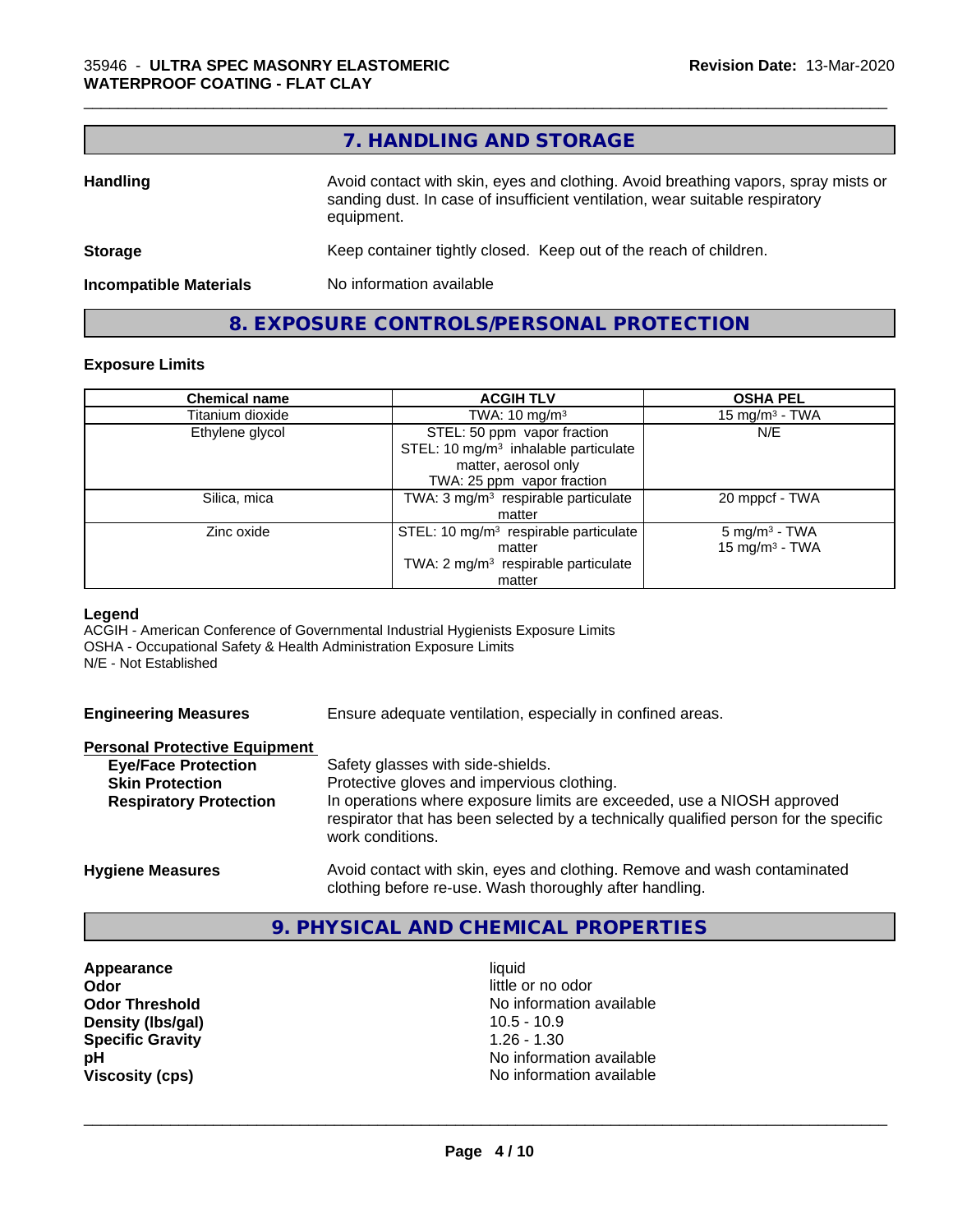**Solubility(ies)** No information available **Water solubility**<br> **Evaporation Rate**<br> **Evaporation Rate**<br> **Evaporation Rate Vapor pressure** No information available **Vapor density No information available No information available Wt. % Solids** 50 - 60 **Vol. % Solids** 35 - 45 Wt. % Volatiles **Vol. % Volatiles** 55 - 65 **VOC Regulatory Limit (g/L)** < 100 **Boiling Point (°F)** 212 **Boiling Point (°C)** 100 **Freezing point (°F)** 32 **Freezing Point (°C)** 0 **Flash point (°F)** Not applicable **Flash Point (°C)** Not applicable **Method** Not applicable **Flammability (solid, gas)** Not applicable **Upper flammability limit:**<br> **Lower flammability limit:**<br>
Not applicable<br>
Not applicable **Lower flammability limit: Autoignition Temperature (°F)** No information available **Autoignition Temperature (°C)** No information available **Decomposition Temperature (°F)** No information available **Decomposition Temperature (°C)** No information available **Partition coefficient CONSTRANSISTS No information available** 

**Evaporation Rate** No information available

\_\_\_\_\_\_\_\_\_\_\_\_\_\_\_\_\_\_\_\_\_\_\_\_\_\_\_\_\_\_\_\_\_\_\_\_\_\_\_\_\_\_\_\_\_\_\_\_\_\_\_\_\_\_\_\_\_\_\_\_\_\_\_\_\_\_\_\_\_\_\_\_\_\_\_\_\_\_\_\_\_\_\_\_\_\_\_\_\_\_\_\_\_

## **10. STABILITY AND REACTIVITY**

| <b>Reactivity</b>                       | Not Applicable                           |
|-----------------------------------------|------------------------------------------|
| <b>Chemical Stability</b>               | Stable under normal conditions.          |
| <b>Conditions to avoid</b>              | Prevent from freezing.                   |
| <b>Incompatible Materials</b>           | No materials to be especially mentioned. |
| <b>Hazardous Decomposition Products</b> | None under normal use.                   |
| Possibility of hazardous reactions      | None under normal conditions of use.     |

## **11. TOXICOLOGICAL INFORMATION**

#### **Product Information**

## **Information on likely routes of exposure**

**Principal Routes of Exposure** Eye contact, skin contact and inhalation.

**Acute Toxicity** 

**Product Information** No information available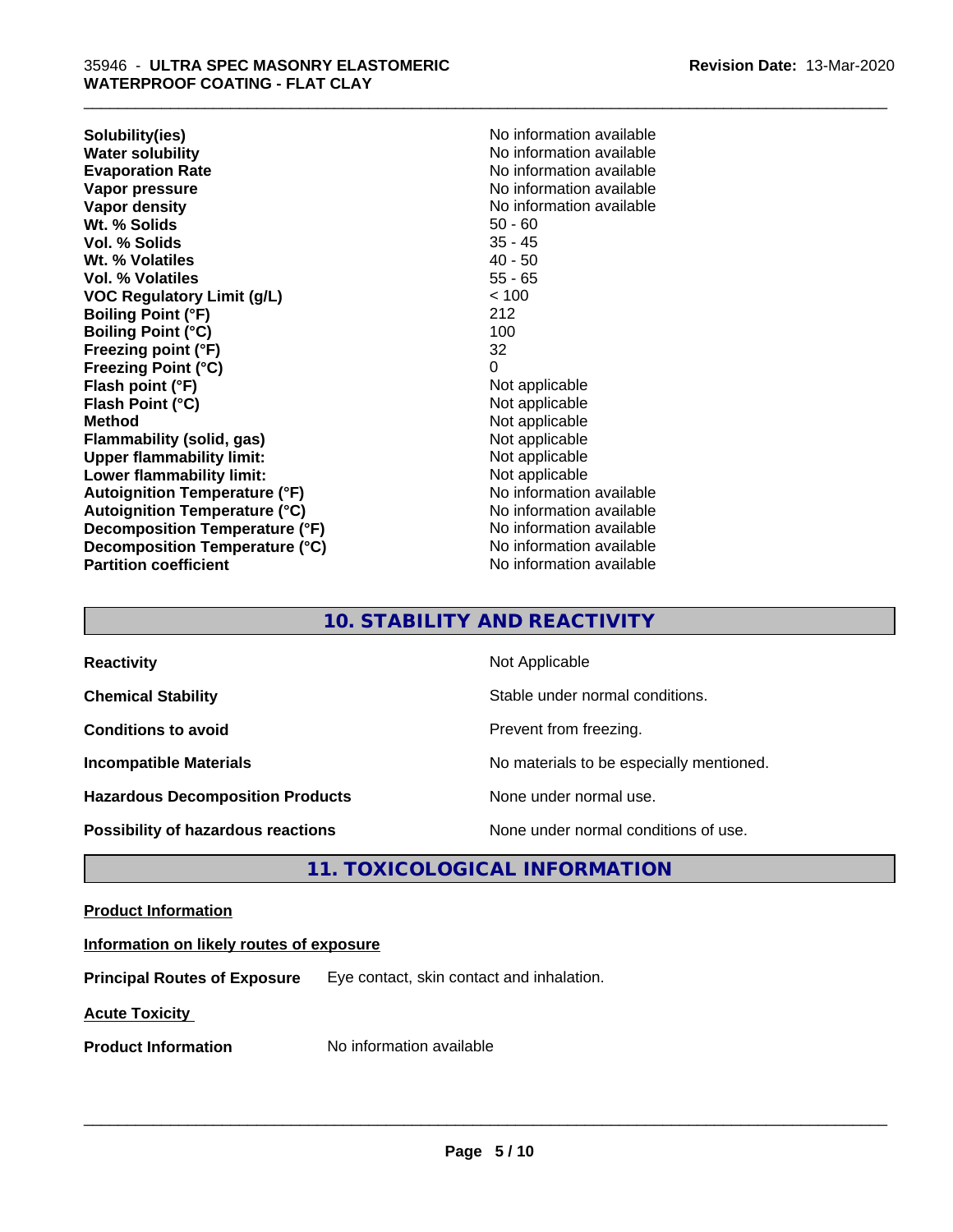#### **<u>Symptoms related to the physical, chemical and toxicological characteristics</u>**

| <b>Symptoms</b>                                                                            | No information available                                                                                                                          |  |  |
|--------------------------------------------------------------------------------------------|---------------------------------------------------------------------------------------------------------------------------------------------------|--|--|
| Delayed and immediate effects as well as chronic effects from short and long-term exposure |                                                                                                                                                   |  |  |
| Eye contact                                                                                | May cause slight irritation.                                                                                                                      |  |  |
| <b>Skin contact</b>                                                                        | Substance may cause slight skin irritation. Prolonged or repeated contact may dry<br>skin and cause irritation.                                   |  |  |
| <b>Inhalation</b>                                                                          | May cause irritation of respiratory tract.                                                                                                        |  |  |
| Ingestion                                                                                  | May be harmful if swallowed. Ingestion may cause gastrointestinal irritation,<br>nausea, vomiting and diarrhea. May cause adverse kidney effects. |  |  |
| <b>Sensitization</b>                                                                       | No information available                                                                                                                          |  |  |
| <b>Neurological Effects</b>                                                                | No information available.                                                                                                                         |  |  |
| <b>Mutagenic Effects</b>                                                                   | No information available.                                                                                                                         |  |  |
| <b>Reproductive Effects</b>                                                                | No information available.                                                                                                                         |  |  |
| <b>Developmental Effects</b>                                                               | No information available.                                                                                                                         |  |  |
| <b>Target organ effects</b>                                                                | No information available.                                                                                                                         |  |  |
| <b>STOT - single exposure</b>                                                              | No information available.                                                                                                                         |  |  |
| <b>STOT - repeated exposure</b>                                                            | No information available.                                                                                                                         |  |  |
| Other adverse effects                                                                      | No information available.                                                                                                                         |  |  |
| <b>Aspiration Hazard</b>                                                                   | No information available                                                                                                                          |  |  |

#### **Numerical measures of toxicity**

#### **The following values are calculated based on chapter 3.1 of the GHS document**

#### **ATEmix (oral)** 24092 mg/kg

#### **Component Information**

| Chemical name                     | Oral LD50             | Dermal LD50                                    | Inhalation LC50 |
|-----------------------------------|-----------------------|------------------------------------------------|-----------------|
| Titanium dioxide<br>13463-67-7    | $>$ 10000 mg/kg (Rat) |                                                |                 |
| Ethylene glycol<br>$107 - 21 - 1$ | $= 4700$ mg/kg (Rat)  | $= 10600$ mg/kg (Rat) = 9530 µL/kg<br>(Rabbit) |                 |
| Zinc oxide<br>1314-13-2           | $>$ 5000 mg/kg (Rat)  |                                                |                 |
| Diphenyl ketone<br>119-61-9       | $> 10$ g/kg (Rat)     | $=$ 3535 mg/kg (Rabbit)                        |                 |

#### **Chronic Toxicity**

#### **Carcinogenicity**

*The information below indicateswhether each agency has listed any ingredient as a carcinogen:.*

| <b>Chemical name</b> | <b>IARC</b>         | <b>NTP</b> | <b>OSHA</b> |
|----------------------|---------------------|------------|-------------|
|                      | 2B - Possible Human |            | Listed      |
| Titanium dioxide     | Carcinoɑen          |            |             |
|                      | 2B - Possible Human |            | Listed      |
| Diphenyl ketone      | Carcinogen          |            |             |

• Although IARC has classified titanium dioxide as possibly carcinogenic to humans (2B), their summary concludes: "No significant exposure to titanium dioxide is thought to occur during the use of products in which titanium dioxide is bound to other materials, such as paint."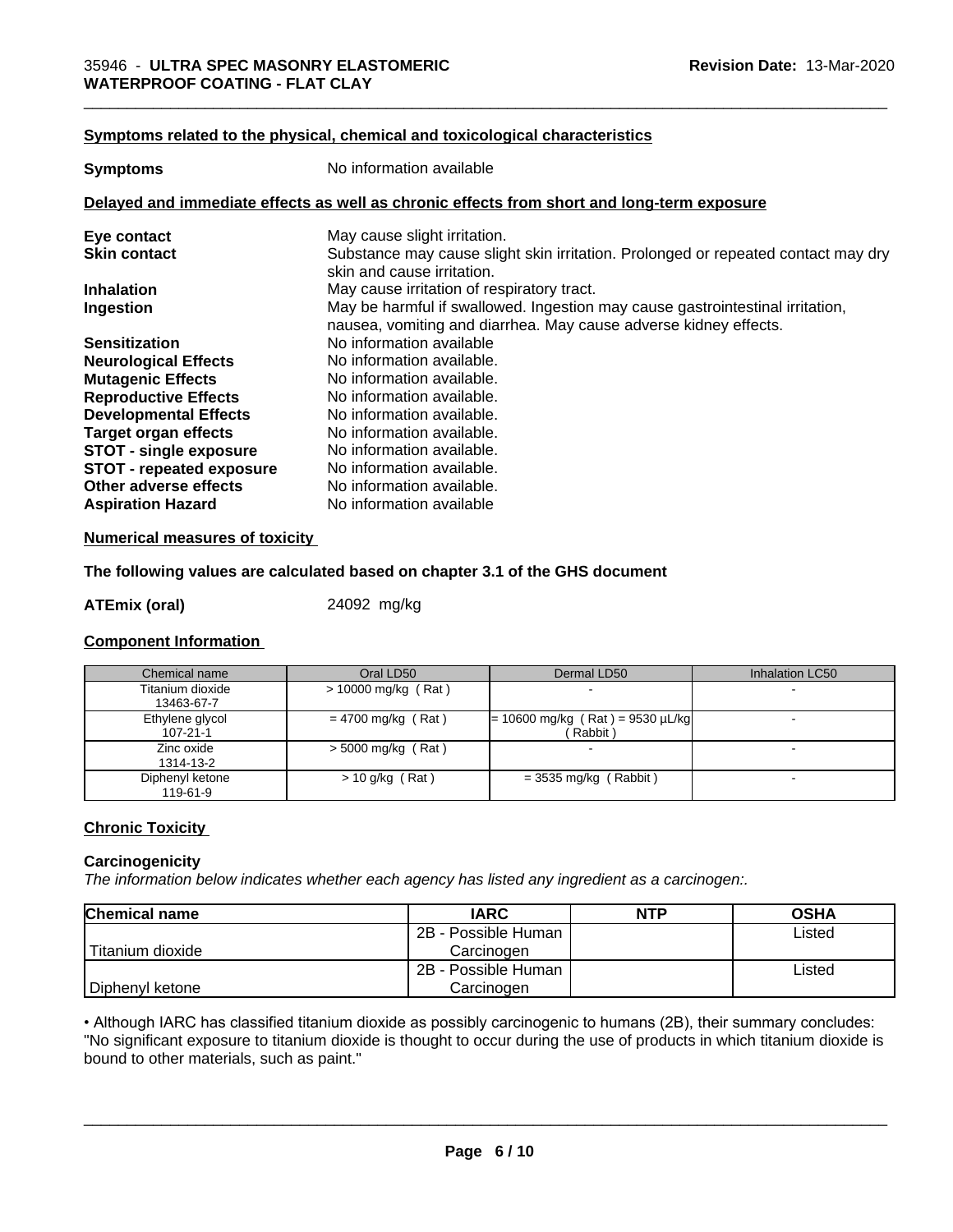#### **Legend**

IARC - International Agency for Research on Cancer NTP - National Toxicity Program OSHA - Occupational Safety & Health Administration

**12. ECOLOGICAL INFORMATION**

\_\_\_\_\_\_\_\_\_\_\_\_\_\_\_\_\_\_\_\_\_\_\_\_\_\_\_\_\_\_\_\_\_\_\_\_\_\_\_\_\_\_\_\_\_\_\_\_\_\_\_\_\_\_\_\_\_\_\_\_\_\_\_\_\_\_\_\_\_\_\_\_\_\_\_\_\_\_\_\_\_\_\_\_\_\_\_\_\_\_\_\_\_

#### **Ecotoxicity Effects**

The environmental impact of this product has not been fully investigated.

#### **Product Information**

#### **Acute Toxicity to Fish**

No information available

#### **Acute Toxicity to Aquatic Invertebrates**

No information available

## **Acute Toxicity to Aquatic Plants**

No information available

#### **Persistence / Degradability**

No information available.

#### **Bioaccumulation**

There is no data for this product.

#### **Mobility in Environmental Media**

No information available.

#### **Ozone**

No information available

#### **Component Information**

#### **Acute Toxicity to Fish**

Titanium dioxide  $LC50:$  > 1000 mg/L (Fathead Minnow - 96 hr.) Ethylene glycol LC50: 8050 mg/L (Fathead Minnow - 96 hr.)

#### **Acute Toxicity to Aquatic Invertebrates**

No information available

#### **Acute Toxicity to Aquatic Plants**

No information available

## **13. DISPOSAL CONSIDERATIONS**

**Waste Disposal Method** Dispose of in accordance with federal, state, and local regulations. Local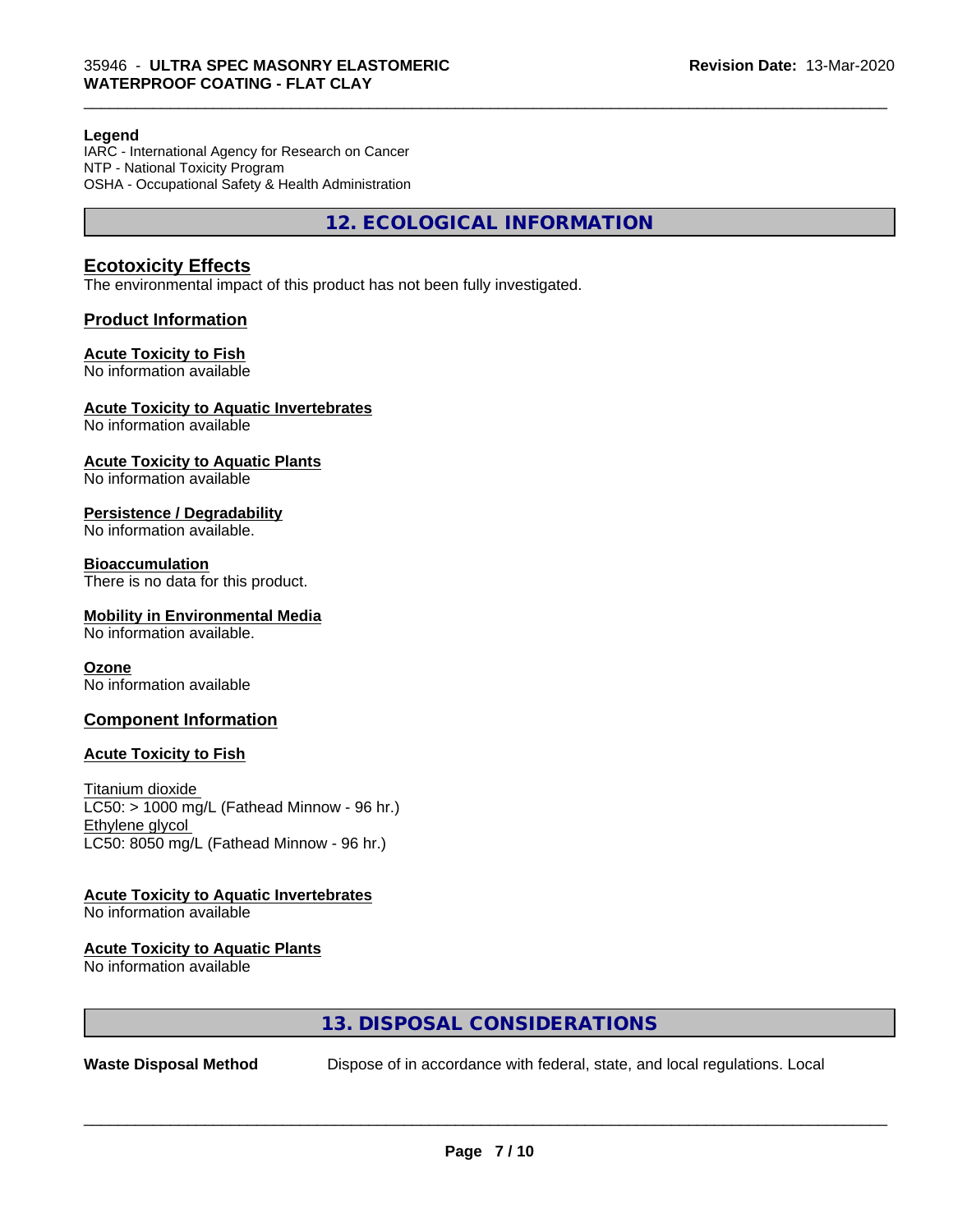requirements may vary, consult your sanitation department or state-designated environmental protection agency for more disposal options.

\_\_\_\_\_\_\_\_\_\_\_\_\_\_\_\_\_\_\_\_\_\_\_\_\_\_\_\_\_\_\_\_\_\_\_\_\_\_\_\_\_\_\_\_\_\_\_\_\_\_\_\_\_\_\_\_\_\_\_\_\_\_\_\_\_\_\_\_\_\_\_\_\_\_\_\_\_\_\_\_\_\_\_\_\_\_\_\_\_\_\_\_\_

|                                                  | 14. TRANSPORT INFORMATION                                                                |  |  |  |
|--------------------------------------------------|------------------------------------------------------------------------------------------|--|--|--|
| DOT                                              | Not regulated                                                                            |  |  |  |
| <b>ICAO / IATA</b>                               | Not regulated                                                                            |  |  |  |
| IMDG / IMO                                       | Not regulated                                                                            |  |  |  |
|                                                  | <b>15. REGULATORY INFORMATION</b>                                                        |  |  |  |
| <b>International Inventories</b>                 |                                                                                          |  |  |  |
| <b>TSCA: United States</b><br><b>DSL: Canada</b> | Yes - All components are listed or exempt.<br>Yes - All components are listed or exempt. |  |  |  |

## **Federal Regulations**

#### **SARA 311/312 hazardous categorization**

| Acute health hazard               | Nο  |
|-----------------------------------|-----|
| Chronic Health Hazard             | Yes |
| Fire hazard                       | Nο  |
| Sudden release of pressure hazard | Nο  |
| Reactive Hazard                   | N٥  |

#### **SARA 313**

Section 313 of Title III of the Superfund Amendments and Reauthorization Act of 1986 (SARA). This product contains a chemical or chemicals which are subject to the reporting requirements of the Act and Title 40 of the Code of Federal Regulations, Part 372:

| <b>Chemical name</b> | CAS No.  | Weight-% | <b>CERCLA/SARA 313</b>     |
|----------------------|----------|----------|----------------------------|
|                      |          |          | (de minimis concentration) |
| Ethylene glycol      | 107-21-1 |          |                            |

#### **Clean Air Act,Section 112 Hazardous Air Pollutants (HAPs) (see 40 CFR 61)** This product contains the following HAPs:

| <b>Chemical name</b> | CAS No.        | Weight-% | <b>Hazardous Air Pollutant</b><br>(HAP) |
|----------------------|----------------|----------|-----------------------------------------|
| Ethylene glycol      | $107 - 21 - 1$ | 1 - 5    | Listed                                  |

 $\overline{\phantom{a}}$  ,  $\overline{\phantom{a}}$  ,  $\overline{\phantom{a}}$  ,  $\overline{\phantom{a}}$  ,  $\overline{\phantom{a}}$  ,  $\overline{\phantom{a}}$  ,  $\overline{\phantom{a}}$  ,  $\overline{\phantom{a}}$  ,  $\overline{\phantom{a}}$  ,  $\overline{\phantom{a}}$  ,  $\overline{\phantom{a}}$  ,  $\overline{\phantom{a}}$  ,  $\overline{\phantom{a}}$  ,  $\overline{\phantom{a}}$  ,  $\overline{\phantom{a}}$  ,  $\overline{\phantom{a}}$ 

## **US State Regulations**

#### **California Proposition 65**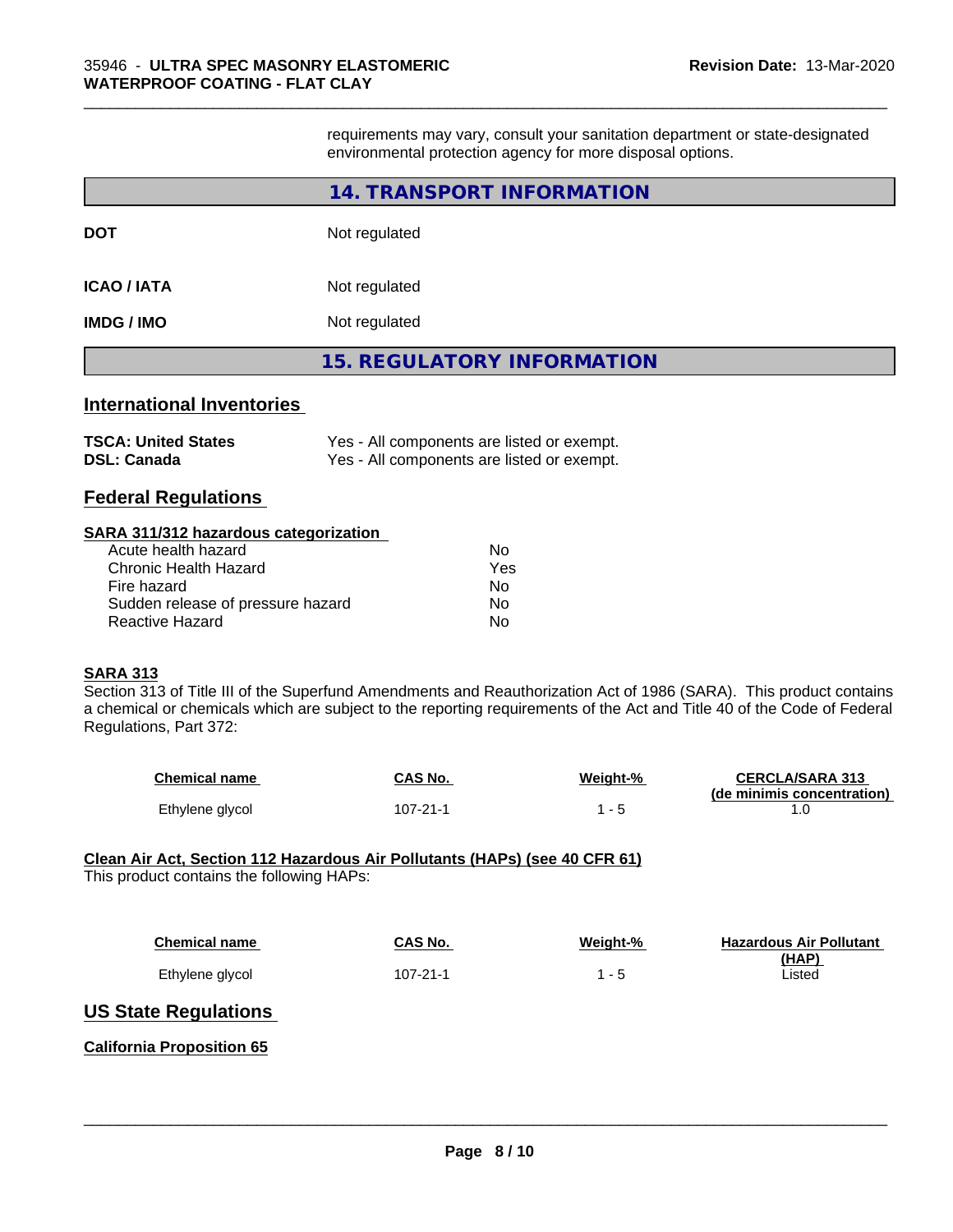## **WARNING:** Cancer and Reproductive Harm– www.P65warnings.ca.gov

#### **State Right-to-Know**

| <b>Chemical name</b> | <b>Massachusetts</b> | <b>New Jersey</b> | Pennsylvania |
|----------------------|----------------------|-------------------|--------------|
| Titanium dioxide     |                      |                   |              |
| Ethylene alvcol      |                      |                   |              |
| Silica, mica         |                      |                   |              |

\_\_\_\_\_\_\_\_\_\_\_\_\_\_\_\_\_\_\_\_\_\_\_\_\_\_\_\_\_\_\_\_\_\_\_\_\_\_\_\_\_\_\_\_\_\_\_\_\_\_\_\_\_\_\_\_\_\_\_\_\_\_\_\_\_\_\_\_\_\_\_\_\_\_\_\_\_\_\_\_\_\_\_\_\_\_\_\_\_\_\_\_\_

#### **Legend**

X - Listed

## **16. OTHER INFORMATION**

**HMIS** - **Health:** 1\* **Flammability:** 0 **Reactivity:** 0 **PPE:** -

#### **HMIS Legend**

- 0 Minimal Hazard
- 1 Slight Hazard
- 2 Moderate Hazard
- 3 Serious Hazard
- 4 Severe Hazard
- Chronic Hazard
- X Consult your supervisor or S.O.P. for "Special" handling instructions.

*Note: The PPE rating has intentionally been left blank. Choose appropriate PPE that will protect employees from the hazards the material will present under the actual normal conditions of use.*

*Caution: HMISÒ ratings are based on a 0-4 rating scale, with 0 representing minimal hazards or risks, and 4 representing significant hazards or risks. Although HMISÒ ratings are not required on MSDSs under 29 CFR 1910.1200, the preparer, has chosen to provide them. HMISÒ ratings are to be used only in conjunction with a fully implemented HMISÒ program by workers who have received appropriate HMISÒ training. HMISÒ is a registered trade and service mark of the NPCA. HMISÒ materials may be purchased exclusively from J. J. Keller (800) 327-6868.*

 **WARNING!** If you scrape, sand, or remove old paint, you may release lead dust. LEAD IS TOXIC. EXPOSURE TO LEAD DUST CAN CAUSE SERIOUS ILLNESS, SUCH AS BRAIN DAMAGE, ESPECIALLY IN CHILDREN. PREGNANT WOMEN SHOULD ALSO AVOID EXPOSURE.Wear a NIOSH approved respirator to control lead exposure. Clean up carefully with a HEPA vacuum and a wet mop. Before you start, find out how to protect yourself and your family by contacting the National Lead Information Hotline at 1-800-424-LEAD or log on to www.epa.gov/lead.

| <b>Prepared By</b>                               | <b>Product Stewardship Department</b><br>Benjamin Moore & Co.<br>101 Paragon Drive<br>Montvale, NJ 07645<br>800-225-5554 |  |
|--------------------------------------------------|--------------------------------------------------------------------------------------------------------------------------|--|
| <b>Revision Date:</b><br><b>Revision Summary</b> | 13-Mar-2020<br>Not available                                                                                             |  |

#### Disclaimer

The information contained herein is presented in good faith and believed to be accurate as of the effective date shown